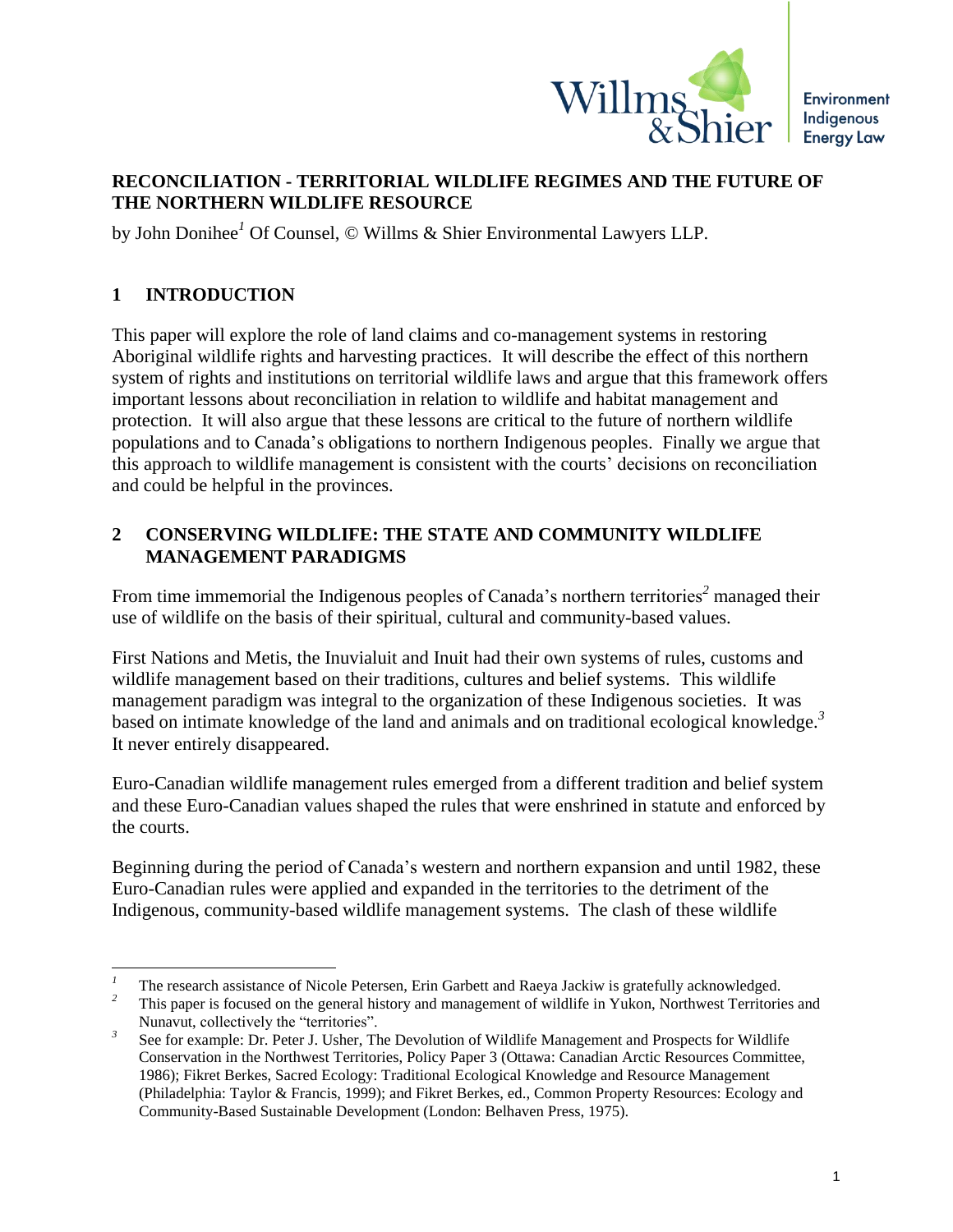

management paradigms resulted in the erosion of Aboriginal*<sup>4</sup>* and treaty rights to wildlife and wildlife harvesting, including the right to make local decisions about these activities.<sup>5</sup>

Over time, the community paradigm continually gave way to the state paradigm as law enforcement presence and wildlife management efforts intensified in the territories. *6* The tension between these paradigms continued to exist until land claim negotiations were completed<sup>7</sup> and section 35<sup>8</sup> jurisprudence<sup>9</sup> began to push back against the dominant state paradigm.

### **2.1 The State Paradigm**

At the end of the  $19<sup>th</sup>$  century, a similar ethical and conceptual framework for wildlife conservation and management emerged in Canada and the United States. This framework incorporated a rejection of the excesses of commercial or market hunting and of the English or European "privileged approach" to the allocation of wildlife resources. This framework incorporated the emerging body of wildlife science, management skills and law capable of husbanding the resource in pursuit of the goal of "wise use".

In Canada, wildlife professionals share this broadly accepted framework of principles which underlies our wildlife law and facilitates the management of wildlife.*<sup>10</sup>* This wildlife law paradigm has evolved over the last 150 years<sup>11</sup> and is a reflection of the values, principles and legal traditions of the dominant, that is, Euro-Canadian culture.*<sup>12</sup>*

Under the state paradigm, the managers are separated from the users. Management and control of publicly-owned wildlife requires formal, centralized authority, established by Parliament or the Legislature, assigned to a Minister of the Crown and enforced by game management officials, the police and the courts. Such a system is bureaucratic and hierarchically organized.

 $\overline{a}$ The term "Aboriginal rights" is used inclusively. It is intended to include treaty rights, inherent Indigenous rights recognized or asserted through the common law system and rights derived from modern land claim agreements, unless the context suggests a narrower usage.

Collectively referred to as "wildlife rights" below.

*<sup>6</sup>* This dynamic tension was played out as a subplot in the litigation surrounding *Baker Lake (Hamlet)* v. *Canada (Minister of Indian Affairs and Northern Development)* (1979), 107 D.L.R. (3d) 513, 3 C.N.L.R. 17 (F.C.T.D.). Inuit in the Kivalliq region of Nunavut were of the view that uranium exploration was driving the Beverly and Kaminuriaq caribou herds away. Government biologists testified that the problem was Inuit over harvesting of these herds. Later, caribou surveys indicated that government census techniques were significantly under counting the caribou. The views of the biologists supporting the dominant paradigm held sway and the community of Baker Lake's request for an injunction to prevent further mineral exploration was unsuccessful.

*<sup>7</sup>* The first comprehensive land claim settled north of 60 was the *Inuvialuit Final Agreement* ("IFA") brought into force by the *Western Arctic (Inuvialuit) Claims Settlement Act, S.C. 1984, c.24.*

*<sup>8</sup>* Section 35 of the *Constitution Act, 1982* being (Schedule B to the *Canada Act, 1982*, (U.K.) c. 11).

<sup>&</sup>lt;sup>9</sup> The first of the important section 35 wildlife cases was *R. v. Sparrow*, [1990] 1 S.C.R. 1075.

*<sup>10</sup>* The term "wildlife" requires definition for purposes of this paper. I have focused on laws related to birds and terrestrial mammals under the jurisdiction of the territorial Legislatures unless the context requires otherwise.

*<sup>11</sup>* For a description of this evolution see John Donihee, *The Evolution of Wildlife Law in Canada*, Occasional Paper #9 (Calgary: Canadian Institute of Resources Law, 2000).

*<sup>12</sup>* For an analysis set in the northern context, see R.G. McCandless, *Yukon Wildlife: A Social History* (Edmonton: University of Alberta Press, 1981).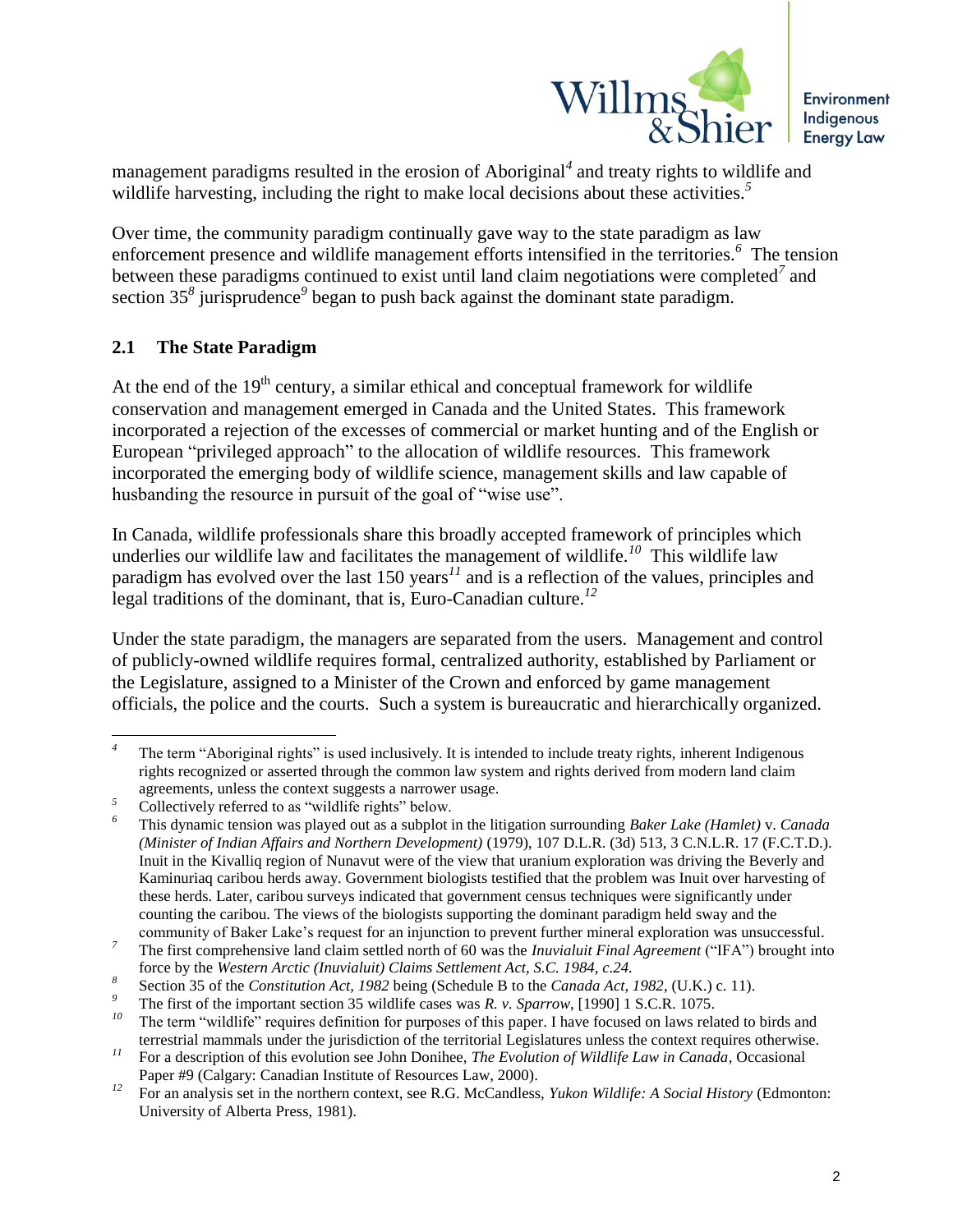

The Euro-Canadian approach to wildlife management is also science-based and purportedly value-free.

The elimination or strict management of commercial hunting requires tight control on the transportation, storage, sale, barter or trading of the products of the hunt. This is achieved by way of licensing systems, the creation of statutory offences prohibiting the sale of game, and the enforcement of these rules. Such a system permits the killing of wildlife only in situations where it used for food, fur or for the defence of persons or property. Although trophy hunting is allowed, the wasting of the game meat generated by trophy hunts is prohibited.

### **2.2 The Community-Based Paradigm**

Systems of local or community-based control of wildlife harvesting activities developed in many Indigenous societies as a means of resource conservation and management. These systems often went hand in hand with a system of territorial use or land tenure, so that families, clans or even individuals held and managed defined hunting or fishing territories. Indigenous communitybased management systems<sup>13</sup> share a number of characteristics which can be used to describe the community-based wildlife paradigm.

Indigenous fishing, hunting and gathering territories used for resource conservation were described in Labrador as early as 1915 by the American ethnologist Speck.*<sup>14</sup>* Most native peoples in North America had systems of land tenure that involved rules for resource allocation within the group and for control of access to those resources. In Inuit societies, wildlife harvesting required an organizational structuring for the integration of the personnel, equipment, and economic resources necessary for the hunt. This system required a social network with rules to direct interpersonal and intergenerational relations so as to form an efficient means of directing harvesting activities in a high risk natural environment.<sup>15</sup>

In the community system the users are also the managers.<sup>16</sup> In such societies, all members accumulate and share knowledge about the resource which is managed through harvesting activities. This "Indigenous system of management" is a core feature of all northern native cultures. "Community-based (but not family-based) territories were probably the primary practice for resource management at one time in North America".<sup>17</sup> The authorities indicate that these community-based self-management practices are highly resilient systems of wildlife use

 $13\,$ I do not suggest that all Indigenous systems are the same. In fact the opposite is probably true, but common elements emerge from even a brief review of the literature in this area. Likewise, I do not suggest that only Indigenous populations developed locally-based systems. See for some examples, Evelyn Pinkerton, ed., *Cooperative Management of Local Fisheries* (Vancouver: University of British Columbia Press, 1989).

*<sup>14</sup>* F.G. Speck, 1915, "The family hunting band as the basis of Algonkian social organization", (1915) 17:*American Anthropologist*, pp 289-305.

*<sup>15</sup>* Arlene Stairs & George Wenzel, "'I Am I and the Environment': Inuit Hunting, Community and Identity" 3:1 *Journal of Indigenous Studies* 1-12, at 4.

<sup>&</sup>lt;sup>16</sup> Dr. Peter J. Usher, The Devolution of Wildlife Management and Prospects for Wildlife Conservation in the Northwest Territories, Policy Paper 3 (Ottawa: Canadian Arctic Resources Committee, 1986).

*<sup>17</sup>* Berkes, *supra*, note 13 at 48.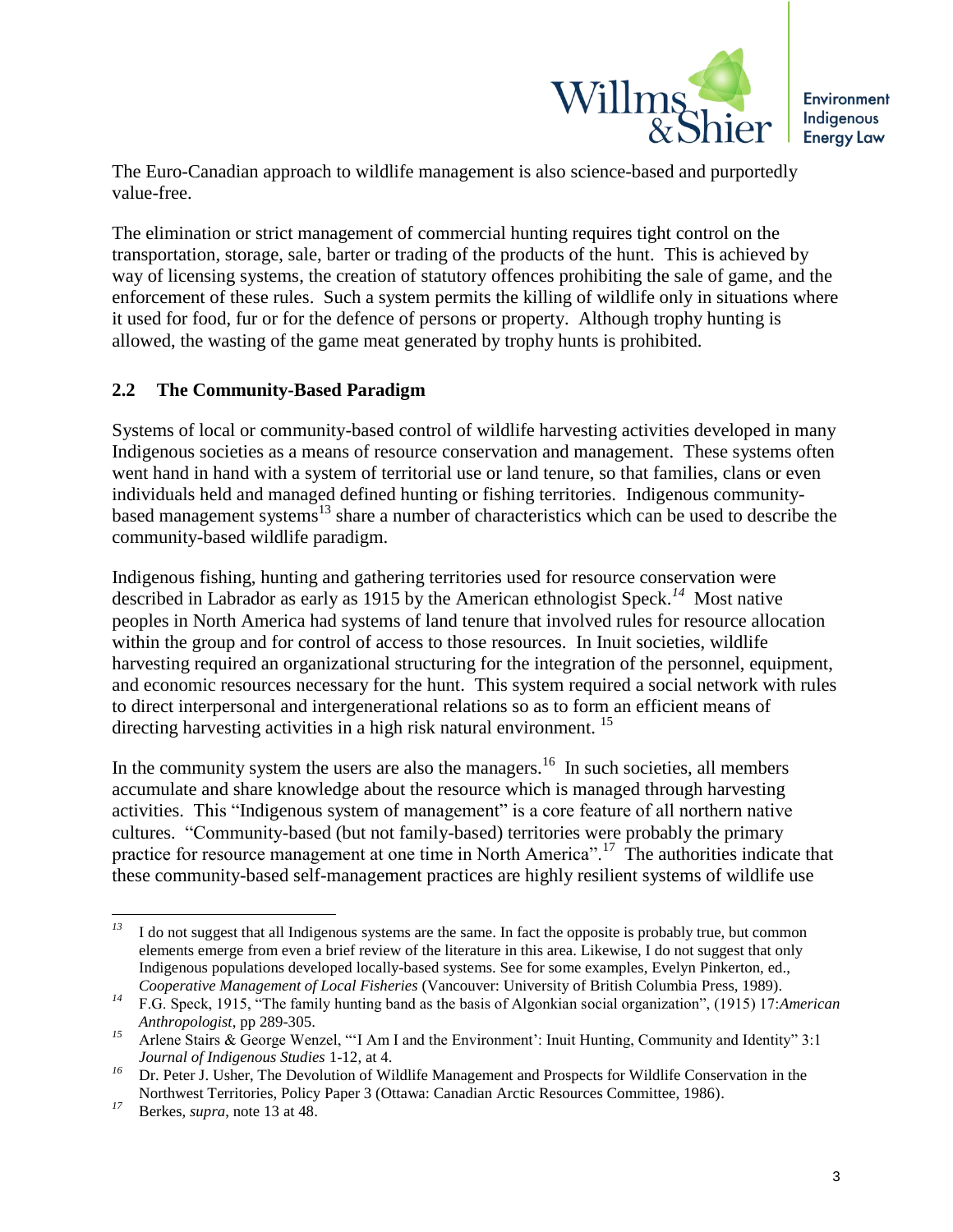

and management. They are local and consensual, communal in the use of territory and the sharing of the products of the hunt, and enforced through social and cultural controls. This paradigm does not need external or formal mechanisms to achieve management goals or the enforcement of rules. It is informal, flexible and adaptable.

# **3 EFFECTS OF THE APPLICATION OF THE STATE PARADIGM TO ABORIGINAL HARVESTING**

Even a very brief consideration of some of the restrictions imposed on Aboriginal harvesters shows how significantly the regulatory framework established as a result of the state wildlife paradigm affected the exercise of Aboriginal harvesting rights over the years. Despite the liberalization of the rules applied to the interpretation of treaties over this period, the jurisprudence indicates that ultimately, the courts would see to the enforcement of the dominant wildlife paradigm in the territories.

Prior to 1982, Aboriginal rights to wildlife could be regulated, and if the intention was clear enough, extinguished by the enactment of federal or territorial legislation, without the need for justification.*<sup>18</sup>*

From 1917 until its amendment in 1994, the *Migratory Birds Convention Act*<sup>19</sup> ("MBCA") and regulations prohibited spring hunting, hunting in Bird Sanctuaries, set bag and possession limits and prohibited the sale and buying of birds and eggs. Exemptions for native persons from the requirement for a permit were, however, granted.

Territorial wildlife law after 1960*<sup>20</sup>* , specifically Game Ordinances, applied to Indians and Inuit automatically, unless a contrary intention appeared. Indigenous hunting for food on unoccupied Crown land was protected as long as the game was not declared to be in danger of becoming extinct. However, several key species including barren ground caribou, muskox, polar bear and wood bison were declared to be in such danger in the NWT in the 1960s. The harvesting of musk ox was prohibited for over 50 years and then, when subsequently permitted, was managed under strict quota. Polar bear and wood bison have also been managed since the 1960s on the basis of a strict quota system. Only barren ground caribou populations which rebounded in the 1980s escaped a quota system under the *Game Ordinance*. *21*

Over time, the Crown imposed progressively tighter restrictions on the barter, sale or other exchange of wildlife and established Wildlife Sanctuaries where some or all species of wildlife could not be harvested. The Crown regulated hunting techniques and equipment. Territorial laws regulated trapping as a commercial activity and restricted and then eventually virtually eliminated other commercial harvesting of wildlife. Dangerous hunting provisions and

 $18\,$ <sup>18</sup> Supra, note 9, Sparrow.<br><sup>19</sup> Migreton: Birds Convert

<sup>&</sup>lt;sup>19</sup> Migratory Birds Convention Act, 1994, S.C. 1994, c.22.

<sup>&</sup>lt;sup>20</sup> See for example s.18 of the *Northwest Territories Act*, R.S.C 1985, c.N-27 (repealed).

*<sup>21</sup>* The populations are once again seriously reduced. Total allowable harvests established by co-management tribunals under land claims are now in place for most NWT and Nunavut populations.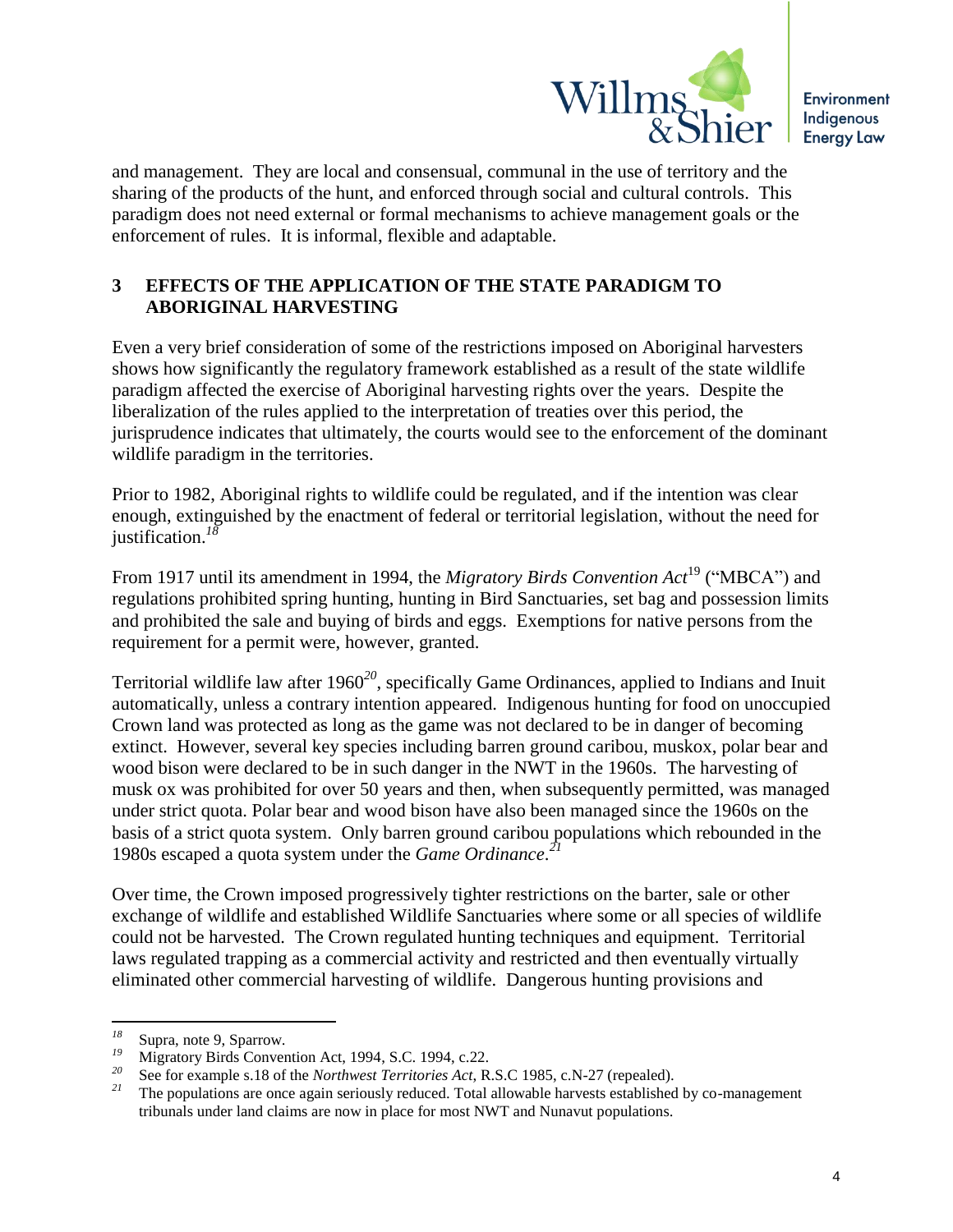

prohibitions against the abandonment or wasting of meat fit for human consumption have also had some effect on Indigenous hunting methods and activities.

An approach to the allocation of harvestable surpluses based on equal opportunities for all users may be appropriate for a government-owned common property resource but it can also result in resistance to special entitlements, such as those held by Indigenous persons. Tension, if not conflict, between sportsmen hunters and Indigenous hunters over access to game and to hunting areas has been one unfortunate result.<sup>22</sup>

### **4 WILDLIFE CONSERVATION AND MANAGEMENT REGIMES IN THE TERRITORIES**

In the territories Indigenous peoples are a significant proportion of the total population. Approximately 86% of the total population of Nunavut,*<sup>23</sup>* 52% of the total population of the Northwest Territories,<sup>24</sup> and 23% of the total population of the Yukon Territory,<sup>25</sup> is Indigenous. These populations are widely distributed in small communities and they continue to depend on wildlife harvesting for food, cultural and spiritual uses. In many of these remote communities access to wildlife is also a food security issue of significant importance.

Since 1984, a series of comprehensive land claim agreements have been negotiated between Indigenous peoples and Canada and the territorial governments. The relevant agreements include:

- The *Inuvialuit Final Agreement* (1984)
- The *Gwich'in Comprehensive Land Claim Agreement* (1992)
- The *Nunavut Agreement* (1993)
- The *Umbrella Final Agreement* (Yukon 1993)
- The *Sahtu Dene and Metis Comprehensive Land Claim Agreement* (1994), and

<sup>22</sup> *<sup>22</sup>* Brian Louis Calliou, *Losing the Game: Wildlife Conservation and the Regulation of First Nations Hunting in Alberta, 1880-1930* (LL.M. Thesis, University of Alberta, Spring 2000) [unpublished] at 149. Another good overview of the effect of the application of federal and provincial game laws on Indian hunting activities is: Bennett McArdle, *The Rules of the Game: The Development of Government Controls over Indian Hunting and Trapping in Treaty Eight (Alberta) to 1930*, Treaty and Aboriginal Rights Research, Indian Association of Alberta (May 1976) [unpublished].

*<sup>23</sup>* Statistics Canada, 2016. Inuit: Fact Sheet for Nunavut, online at: [http://www.statcan.gc.ca/pub/89-656-x/89-](http://www.statcan.gc.ca/pub/89-656-x/89-656-x2016017-eng.htm) [656-x2016017-eng.htm.](http://www.statcan.gc.ca/pub/89-656-x/89-656-x2016017-eng.htm) 

<sup>&</sup>lt;sup>24</sup> Statistics Canada, 2016. Aboriginal Peoples: Fact Sheet for Northwest Territories, online at: [http://www.statcan.gc.ca/pub/89-656-x/89-656-x2016013-eng.htm.](http://www.statcan.gc.ca/pub/89-656-x/89-656-x2016013-eng.htm)

*<sup>25</sup>* Statistics Canada, 2016. Aboriginal Peoples: Fact Sheet for Yukon, online at: [http://www.statcan.gc.ca/pub/89-](http://www.statcan.gc.ca/pub/89-656-x/89-656-x2016012-eng.htm) [656-x/89-656-x2016012-eng.htm.](http://www.statcan.gc.ca/pub/89-656-x/89-656-x2016012-eng.htm)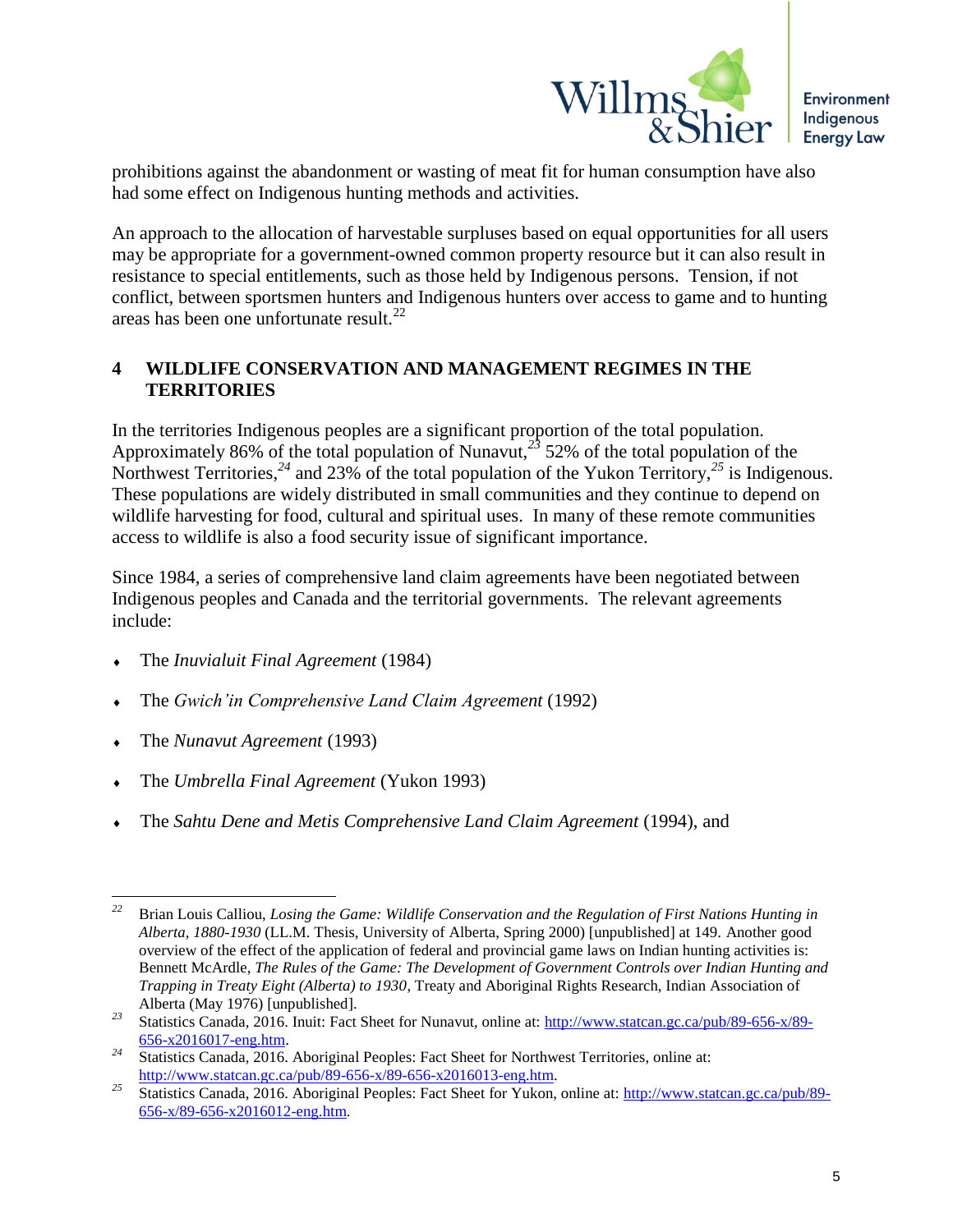

The *Tlicho Agreement* (2005).*<sup>26</sup>*

While these agreements vary considerably in specific content, they share important common elements in their approach to, and effect on the state's wildlife management.

Wildlife rights were of central importance in the negotiations for these land claims. Wildlife negotiations were initiated early and detailed provisions addressing beneficiaries' rights to wildlife are included in all these land claims. One of the fundamental principles of the IFA for example is "to protect and preserve the Arctic wildlife, environment and biological diversity."*<sup>27</sup>* A review of the wildlife rights chapters of these land claims indicates that they systematically roll back the effects of the state paradigm. Aboriginal harvesters' rights to harvest without a licence, without restrictions as to age, sex or size of wildlife and using any means available are confirmed. No seasons or times of day are applicable to Aboriginal harvesting. The only harvesting limits are the requirements of conservation, public safety and humane trapping and killing. The right to barter trade and sell wildlife amongst beneficiaries, and sometimes to others, is protected. Exclusive or preferential rights to harvest some species of wildlife are included within the claims settlement areas and on Aboriginal private lands.

The land claims establish Aboriginal institutions– community hunters and trappers organizations or renewable resource committees as well as regional organizations. These bodies make decisions about the exercise of Aboriginal rights, quota allocations and harvesting activities are a common feature of many land claims thus bringing important harvesting decision making home to the community level.

In addition, the land claims establish wildlife co-management bodies which are institutions of public government. In all cases these co-managers are indicated to be the primary authority for wildlife management within the land claim settlement area.<sup>28</sup> All significant government wildlife management decisions in the territories take place in the context of these comanagement processes. The membership of these tribunals is at least half nominees or appointees of the land claims organizations. No major decision on wildlife management takes place in an area with a settled land claim without the advice – or in some cases decision of the co-management body. In many areas*<sup>29</sup>* the co-management tribunal works in concert with community based institutions representing beneficiaries. Wildlife management in the territories has become decidedly more local since the advent of land claims.

The rights granted through land claims are protected by section 35 of the *Constitution Act, 1982*. Co-management regimes in the land claims must be honoured by the Crown. In *First Nation of* 

 $\overline{a}$ *<sup>26</sup>* Public Works and Government Services Canada, 2015. Comprehensive Land Claims Agreements in Effect: Yukon, Northwest Territories, and Nunavut, online at: [https://buyandsell.gc.ca/policy-and-guidelines/supply](https://buyandsell.gc.ca/policy-and-guidelines/supply-manual/section/9/35#section-9.35.5.5)[manual/section/9/35#section-9.35.5.5.](https://buyandsell.gc.ca/policy-and-guidelines/supply-manual/section/9/35#section-9.35.5.5)

 $\frac{27}{28}$  IFA section 1(c).

*<sup>28</sup>* For example, s.12.8.1 of the Gwich'in Comprehensive Claim establishes a Renewable Resources Board which is the "main instrument for wildlife management in the settlement area" and is required to act "in the public interest".

*<sup>29</sup>* The Sahtu Settlement Area and Nunavut are two examples.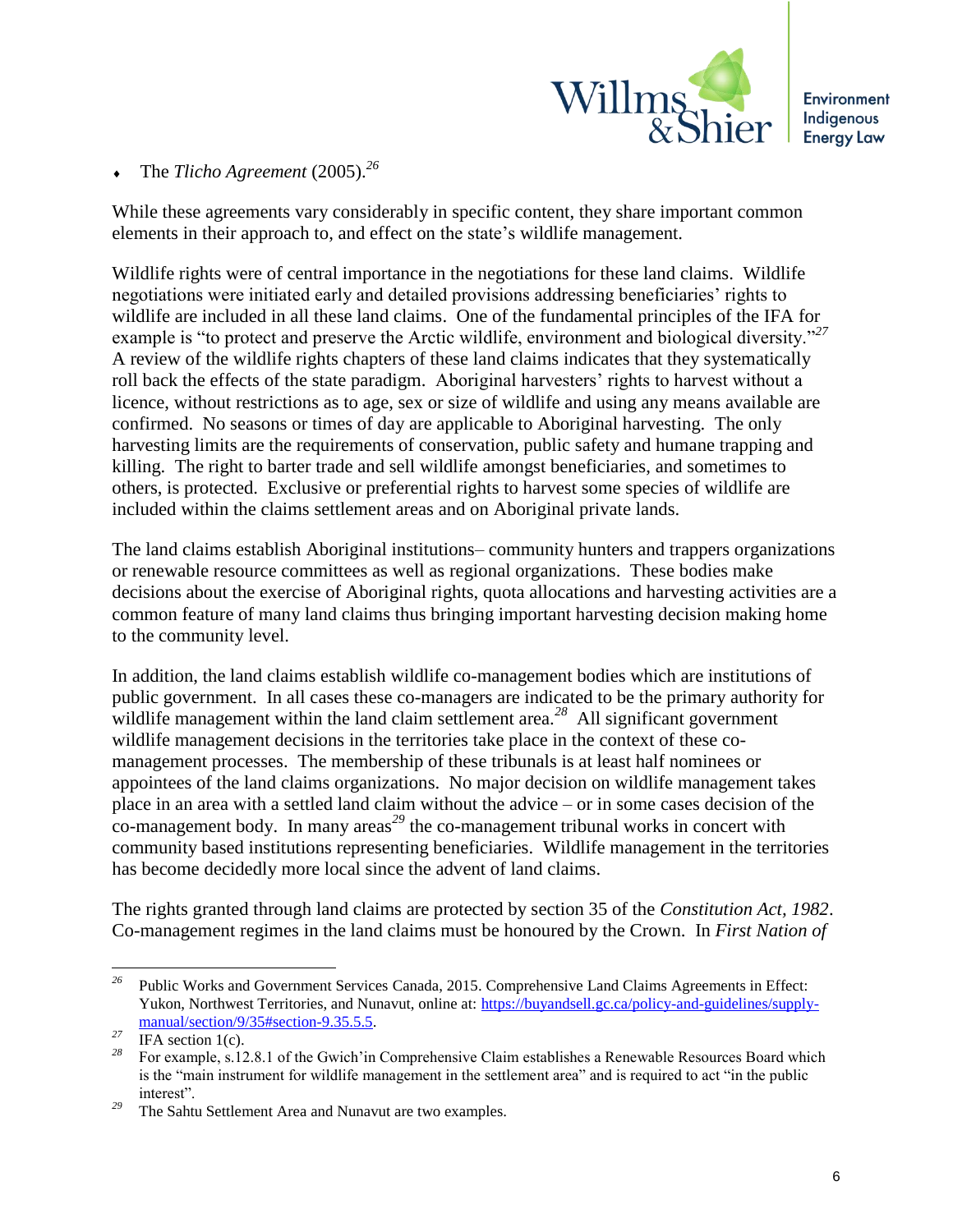

*Nacho Nyak Dun v. Yukon*<sup>30</sup>the Supreme Court of Canada held "[a]lthough not exhaustively so, reconciliation is found in the respectful fulfillment of a modern treaty's terms."*<sup>31</sup>*

The Supreme Court made clear the application of the *Nacho Nyak Dun* decision to the overall resource management framework established in Yukon by the Umbrella Final Agreement ("UFA").

In this decision, the Court identified and emphasized the fundamental importance of the comanagement regimes which characterize comprehensive land claim agreements across northern Canada. The *Nacho Nyak Dun* decision underscores the constitutional underpinning of these arrangements and their importance in the quest for reconciliation on northern landscapes. The Court signalled that governments are required to consult First Nations with land claim agreements and may only make changes under these co-management regimes in a manner consistent with the land claims and with the honour of the Crown. In *Nacho Nyak Dun*, the Court also strongly emphasized the importance of good faith participation in the co-management process set out in the UFA for land-use planning.

This reasoning is equally applicable to the Crown role and participation in wildlife comanagement regimes established under land claims. Constitutionally protected comprehensive land claims have fundamentally altered the relationship between the state and community-based wildlife paradigms in a way that, absent agreement, cannot be reversed. Moreover, as will be set out below, land claims and co-management have had a forcing effect on wildlife statutes in the territories in a way which also advances the interests of reconciliation. The approach taken recently by the territorial governments to developing new wildlife legislation reflects the requirements of accommodation and reconciliation as set out in Supreme Court jurisprudence and could serve as a model for similar initiatives in other jurisdictions.

# **4.1 Yukon**

In 2002 the Yukon Government amended the *Wildlife Act*<sup>32</sup>to include Part 13 which addresses the Inuvialuit Final Agreement and its application on the Yukon North Slope. Overall the Part 13 development process and its contents give clear indication that collaborative development of wildlife legislation is the optimal approach in an area to which land claims rights and harvesting privileges apply. Part 13 was developed with direct involvement by representatives from the Inuvialuit Game Council ("IGC")<sup>33</sup> and the Wildlife Management Advisory Council (North Slope).<sup>34</sup> The development of the legislation was collaborative and Inuvialuit representatives and co-managers had direct access to legislative drafters and the opportunity to comment directly on drafts of Part 13 as the legislation was developed. Section 198 of the Act makes it clear that

 $30<sup>°</sup>$ *<sup>30</sup>* 2017 S.C.R. 58 ("Nacho Nyak Dun").

 $\frac{31}{32}$  *Supra* note 36 at para 38.

*<sup>32</sup>* RSY 2002, c. 229 [Yukon *Wildlife Act*].

*<sup>33</sup>* The IGC is the rights bearing organization established by ss.14(73) of the IFA to represent Inuvialuit in wildlife management in the Inuvialuit Settlement Region, which includes the North Slope.

<sup>&</sup>lt;sup>34</sup> WMAC(NS) is a co-management tribunal established by ss.12(46) of the IFA to oversee wildlife management in the North Slope area of Yukon.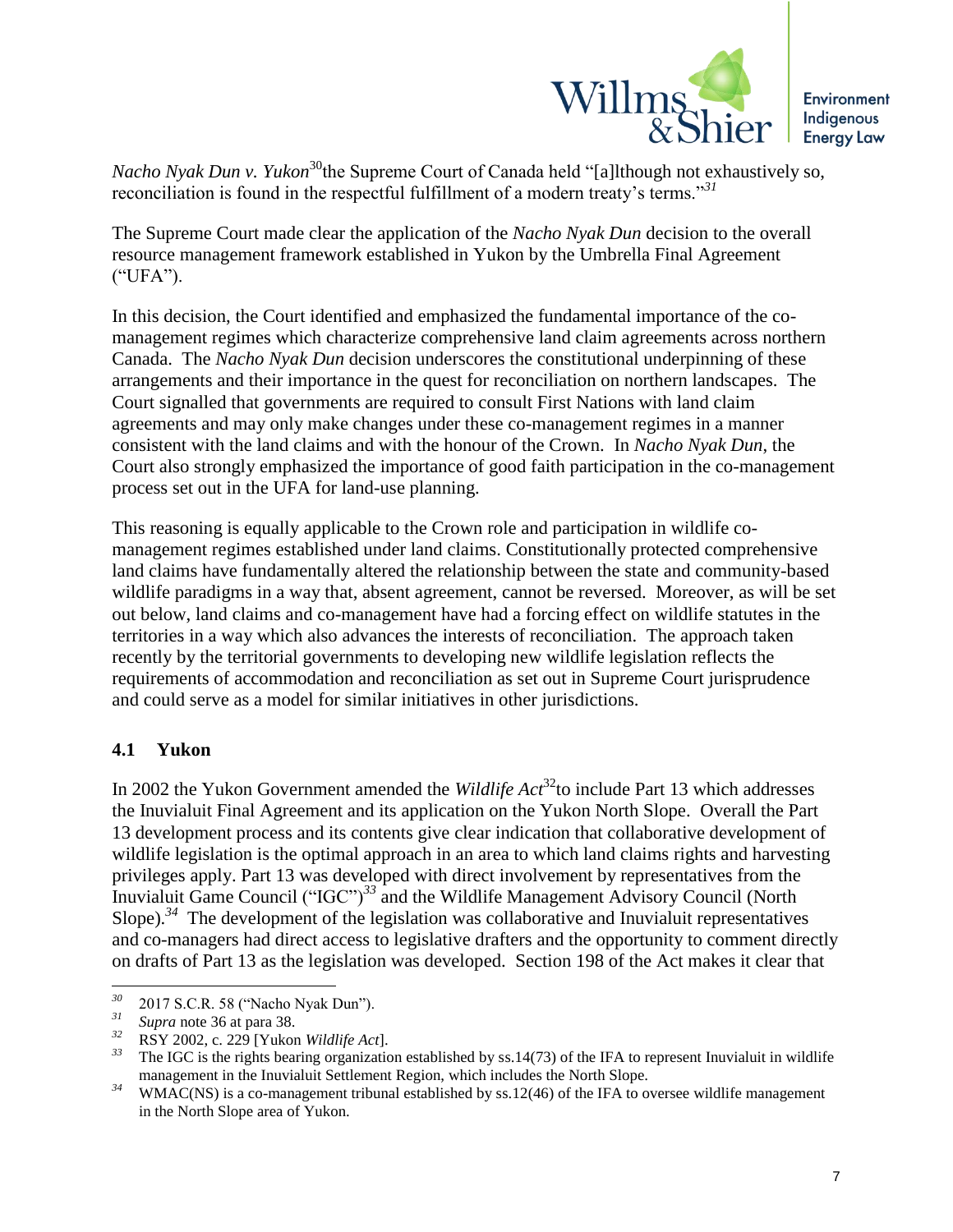

Part 13 prevails over any other provision of the Act in a case of conflict or inconsistency and that the IFA prevails over the Act in any similar situation. Part 13 only applies to the North Slope.

This part of the Act reflects Inuvialuit rights to harvest, methods of harvesting, rights to exchange or barter wildlife products and move harvested wildlife anywhere in the Inuvialuit Settlement Region without a permit, including export from Yukon. The exemption from licensing requirements and special harvesting entitlements of Inuvialuit are reflected in Part 13. The process for establishing subsistence quotas and total allowable harvests in a case where conservation needs require it is set out in a manner consistent with the IFA. Harvest allocation processes are also set out consistent with the land claim, including arrangements for respecting Hunters and Trappers Committees' harvesting bylaws.

### **4.2 Nunavut**

The Nunavut Government ("GN") rewrote its wildlife legislation as a priority after the territory was established in 1999. In Nunavut there is a single land claim covering the whole territory. GN invited Nunavut Tunngavik Incorporated (the Nunavut Inuit rights-bearing organization) and the Nunavut Wildlife Management Board ("NWMB")*<sup>35</sup>* to join a working group which systematically analyzed the impact of the Nunavut Agreement on the *Wildlife Act*. *<sup>36</sup>* All parties had counsel and the legislative drafting process was centered on the working group process with all parties receiving and commenting directly on draft provisions. This process was novel and took several years to complete. A new *Wildlife Act<sup>37</sup>* was enacted in 2003.

The *Wildlife Act* includes species at risk provisions and was written to specifically accommodate Inuit wildlife rights and the roles of both Inuit wildlife organizations (community and regional) and the NWMB. Section 1 of the statute asserts:

Purpose of this Act

1. (1) The purpose of this Act is to establish a comprehensive regime for the management of wildlife and habitat in Nunavut, including the conservation, protection and recovery of species at risk, in a manner that implements provision of the *Nunavut Land Claims Agreement* respecting wildlife, habitat and the rights of Inuit in relation to wildlife and habitat.

This part of the Act explicitly incorporates Inuit traditional knowledge into the interpretation of the legislation using Inuit concepts set out in Inuktitut. Part 2 explicitly acknowledges the rights to harvest confirmed for Inuit by the Nunavut Agreement.

<sup>35</sup> <sup>35</sup> An institution of public government established by s.5.2.1 of the Nunavut Agreement.

*<sup>36</sup>* R.S.N.W.T. 1988, c.W-4. This was NWT legislation enacted before division and remained in place until replaced by Nunavut's new *Wildlife Act*.

*<sup>37</sup>* SNu 2003, c.26 in force 2005.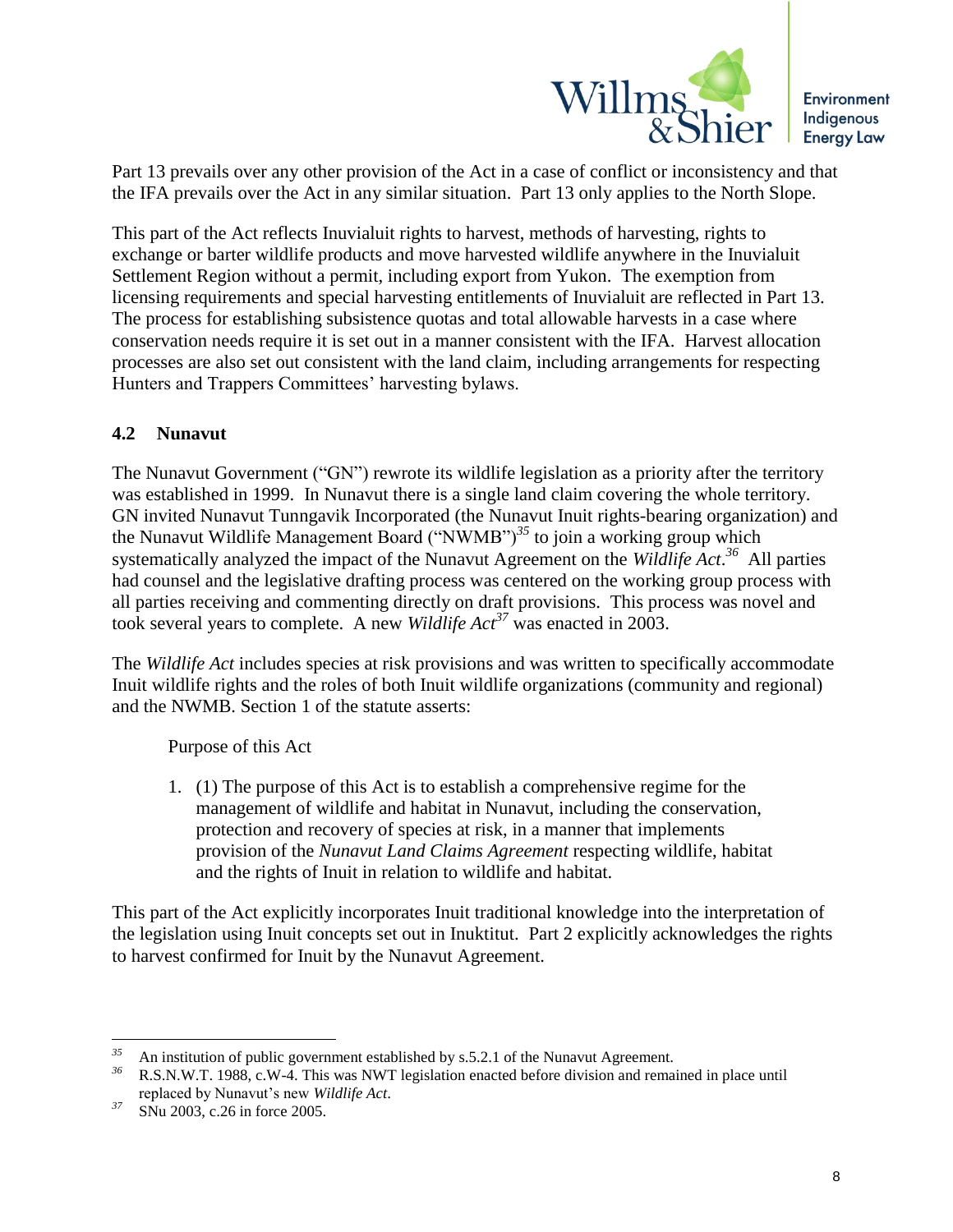

Overall, the statute respects and reflects the wildlife rights set out in the Nunavut Agreement and provides an excellent example of the integration of these rights into a modern wildlife statute.

#### **4.3 Northwest Territories**

The Government of the Northwest Territories ("GNWT") faced an even more complex task. At the time wildlife legislation reform was initiated there were four settled land claims and at least three others in the negotiation process, including Metis Claim negotiations. There are differences in both the specific rights granted to land claim beneficiaries and in the roles and authorities of the co-management tribunals established by the claims. In addition, Treaties 8 and 11 apply in the NWT.

The GNWT invited all interested Aboriginal Governments to join a Wildlife Act Working Group (WAWG) and began an exploration of the changes required to wildlife legislation to accommodate and reflect Aboriginal rights.

GNWT chose to use the WAWG to develop both a *Species at Risk Act<sup>38</sup>* and a *Wildlife Act*. *39* The legislation is framed around collaborative wildlife management. Land claim, Treaty and Aboriginal rights are reflected in the text as are the institutions established by land claims. GNWT's approach was to treat all Aboriginal organizations as "governments" and to build direct engagement and consultation with these governments into these statutes.

Land claim and common law harvesting rights based on s.35 of the *Constitution Act, 1982* are reflected in the text of the Acts. Decisions made by co-management bodies are a required precursor to Ministerial decision-making. GNWT has continued its use of the WAWG for the development of wildlife regulations and ongoing Aboriginal consultation. Despite the complexity of the Aboriginal rights framework in the NWT it is important to note that all the leadership of members represented on the WAWG agreed to the final Bill that went into the Legislature.

GNWT's success in this initiative should put to rest any argument that incorporating Aboriginal rights into legislation is too complicated and that the best approach is a non-derogation clause and to let the courts sort out disputes. The non-derogation clause approach falls short of the effort required to achieve reconciliation.

#### **5 RECONCILIATION AND THE FUTURE OF THE NORTHERN WILDLIFE**

In early cases such as *R v Sparrow* and *R v Horseman*, where Canadian courts first considered the infringement of section 35 rights, judicial discussion of reconciliation was limited.*<sup>40</sup>* In more recent jurisprudence, however, the Supreme Court has clearly articulated that the purposes of

<sup>38</sup> <sup>38</sup> S.N.W.T. 2009, c.16. In force February 2010.

*S.N.W.T. 2013, c.30. In force November 2014.* 

*<sup>40</sup>* See for example *R v Sparrow*, 1990 CarswellBC 105, [1990] 1 SCR 1075 and *R v Horseman* 1990 CarswellAlta 47, [1990] 1 SCR 901.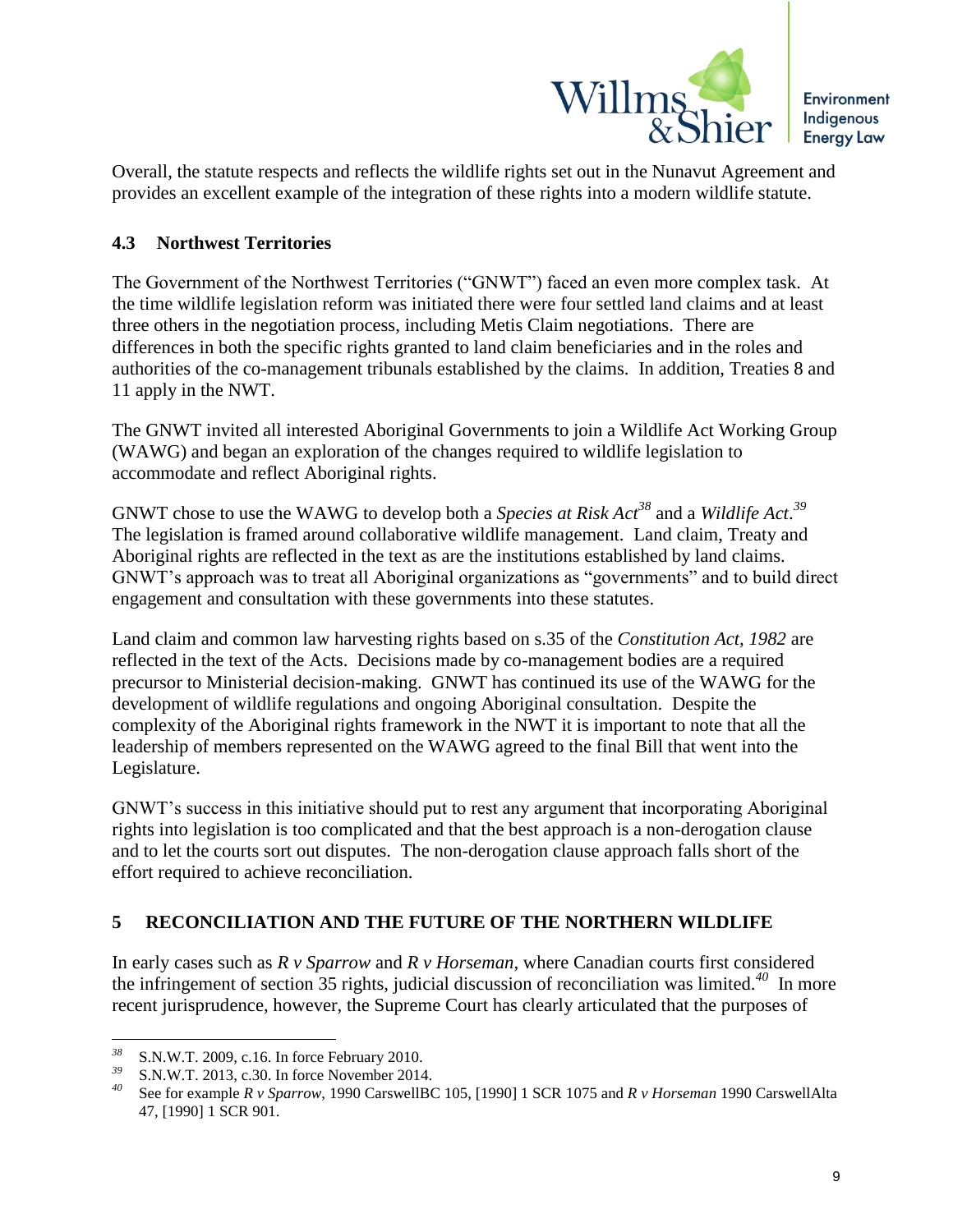

section 35 include the reconciliation of Indigenous interests with those of Non-Indigenous peoples *<sup>41</sup>* and the protection of Indigenous rights.*<sup>42</sup>*

According to the Federal Court of Appeal, reconciliation is a process that requires Indigenous and Non-Indigenous peoples to make "good faith efforts to understand each other's concerns and move to address them."*<sup>43</sup>* In *R v Van der Peet,* the Supreme Court explained that "true reconciliation" accounts for both the Indigenous and Euro-Canadian perspective.*<sup>44</sup>* The goal of reconciliation is to foster a "mutually respectful long-term relationship" between and to bridge the cultures of Indigenous and Non-Indigenous peoples. *<sup>45</sup>*

The Supreme Court's characterization of reconciliation demands more than the limited recognition of Indigenous hunting rights found in most provincial hunting and wildlife laws. Reconciliation demands that those drafting wildlife and hunting legislation reconcile Indigenous rights to wildlife with other interests, including the competing interests of recreational hunters and conservationists. An appropriate reconciliation of these interests must account for Indigenous community perspectives on wildlife management and involve good faith efforts to understand and address Indigenous people's rights and interests in wildlife.

Arguably, in the context of wildlife rights, reconciliation has been successfully effected through the negotiation of modern treaties in the North. Modern treaties, as "expressions of partnership between nations," are "critical in fostering reconciliation."*<sup>46</sup>* In *First Nation of Nacho Nyak Dun v Yukon*, the Supreme Court held up the Yukon Umbrella Final Agreement ("UFA") as a "model for reconciliation" because "[a]greements falling under the UFA are intended to foster a positive and mutually respectful long-term relationship between the signatories."*<sup>47</sup>* The UFA in particular "establishes institutions for self-government and management of lands and resources"*<sup>48</sup>* and "set[s] out in precise terms a co-operative governance relationship."*<sup>49</sup>*

 $41$ *<sup>41</sup> Delgamuukw v British Columbia* 1997 CarswellBC 2358, 1997 CarswellBC 2359, [1997] 3 SCR 1010, [1997] SCJ No 108 at para 186 [*Delgamuukw*]; *Beckman* at para 10.

*<sup>42</sup> Tsilhqot'in Nation v British Columbia* 2014 CarswellBC 1814, 2014 CarswellBC 1815, 2014 SCC 44, 2014 CSC 44 at para 118 [*Tsilhqot'in*].

*<sup>43</sup> Prophet River First Nation v Canada (Attorney General)* 2017 CAF 15, 2017 FCA 15 at para 49 [*Prophet River*].

*<sup>44</sup> R v Van der Peet* 1996 CarswellBC 2309, 1996 CarswellBC 2310, [1996] 2 SCR 507, [1996] 4 CNLR 177 at para 50 [*Vanderpeet*].

*<sup>45</sup> Beckman v. Little Salmon Carmacks First Nation,* 2010 SCC 53 at para 10; *Delgamuukw* para 81.

*<sup>46</sup> First Nation of Nacho Nyak Dun v Yukon*, 2017 SCC 58 at para 1 [*First Nation of Nacho Nyak Dun*].

*<sup>47</sup> First Nation of Nacho Nyak Dun* at para 10.

*<sup>48</sup> First Nation of Nacho Nyak Dun* at para 10.

*<sup>49</sup> First Nation of Nacho Nyak Dun* at para 33.